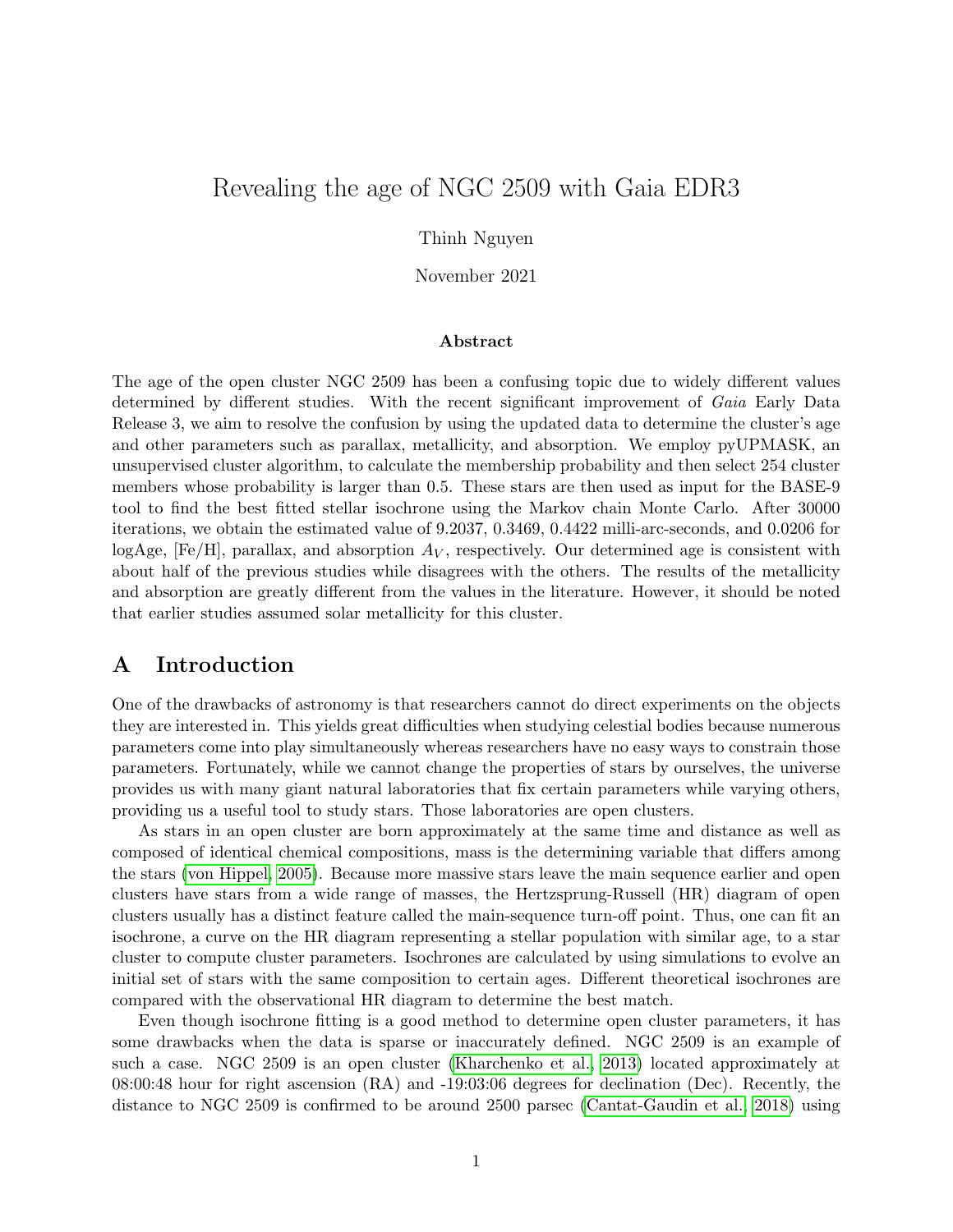Gaia Data Release 2 (DR2) [\(Gaia Collaboration et al., 2018\)](#page-8-2). The cluster had been a topic of debate as different studies resulted in very different and confusing values for its age [\(Carraro &](#page-8-3) [Costa, 2007;](#page-8-3) [Sujatha & Babu, 2003\)](#page-9-1). In particular, even though they all used the same method of isochrone fitting, [Sujatha & Babu](#page-9-1) [\(2003\)](#page-9-1) reported the age to be 8 billion years old, [Ahumada](#page-8-4) [\(2000\)](#page-8-4) computed it to be 1 billion, in [Carraro & Costa](#page-8-3) [\(2007\)](#page-8-3)'s work it is 1.2 billion, and in the most recent paper, [de Juan Ovelar et al.](#page-8-5) [\(2020\)](#page-8-5) estimated it to be 861 million years old. This discrepancy might be explained by the inconsistency of data used to plot the HR diagram: [Cantat-](#page-8-1)[Gaudin et al.](#page-8-1) [\(2018\)](#page-8-1) and [de Juan Ovelar et al.](#page-8-5) [\(2020\)](#page-8-5) used Gaia DR2 data while [Sujatha & Babu](#page-9-1) [\(2003\)](#page-9-1) and [Ahumada](#page-8-4) [\(2000\)](#page-8-4) used CCD photometry of their telescopes. Furthermore, unlike other open clusters, NGC 2509 has a quite narrow main sequence turn off [\(de Juan Ovelar et al., 2020\)](#page-8-5) and does not contain a lot of stars in that region, which brings greater challenges in fitting the correct isochrone to the cluster's morphology in the HR diagram.

With the recent publication of *Gaia* Early Data Release 3 (EDR3), we propose to use the new data to verify and re-determine the age and other parameters of NGC 2509. Gaia [\(Gaia](#page-8-6) [Collaboration et al., 2016\)](#page-8-6) is a space mission by the European Space Agency (ESA) that surveys all astrometric, photometric, and spectroscopic measurements of our Galaxy on an all-sky scale on only one platform. The precision in Gaia's astrometry is unprecedented with the accuracy down to 24 microarcseconds [\(Gaia Collaboration et al., 2016\)](#page-8-6). Compared to Gaia DR2, Gaia EDR3 demonstrates a significant improvement in many aspects. Specifically, precision increases by 30% in parallax measurements and by 200% in proper motions [\(Gaia Collaboration et al., 2021\)](#page-8-7). There are also better photometric measurements and a greater homogeneity across color, magnitude, and coordinate [\(Gaia Collaboration et al., 2021\)](#page-8-7). Thus, as previous studies on the cluster were conducted with DR2 data, all of these improved elements of EDR3 are crucial to explore the confusion around NGC 2509.

The project employ robust techniques in the field of open clusters to ensure the best possible result. These include the Bayesian approach proposed by [Sampedro & Alfaro](#page-8-8) [\(2016\)](#page-8-8) to determine the cluster membership and the open-source software Bayesian Analysis for Stellar Evolution with Nine Variables (BASE-9) [\(von Hippel et al., 2006\)](#page-9-2) to compute the cluster's parameters (age, metallicity, line-of-sight absorption, and distance modulus) by isochrone fitting. The details of these techniques will be further discussed later in the paper. Combined with improved data that minimize the interfering scattering effect, the techniques will help further refine the cluster's parameters.

The paper will be structured as follows. Section [B](#page-1-0) elaborates the methods that are utilized for cluster membership calculation and isochrone fitting. The results of the computations are discussed and compared with literature in Section [C.](#page-5-0) Lastly, Section [D](#page-7-0) summarizes all the analysis and explains the further implication.

## <span id="page-1-0"></span>B Methodology

### B.1 Data

The study utilizes photometry  $(G, BP, and RP)$  mean magnitude) astrometry (parallax and proper motions) data from *Gaia* EDR3 public archive <sup>[1](#page-1-1)</sup>. The query was conducted with a 14 arcmin radius search around the NGC 2509's coordinate (08:00:48, -19:03:06). Sánchez et al. [\(2020\)](#page-9-3) calculate the radius of NGC 2509 to be 8.15 arcmins from Gaia DR2 data. Therefore, we overestimated the searched radius to be 14 arcmins to include all possible cluster members. As a result, the query returns 10260 targets.

<span id="page-1-1"></span><sup>1</sup>https://gea.esac.esa.int/archive/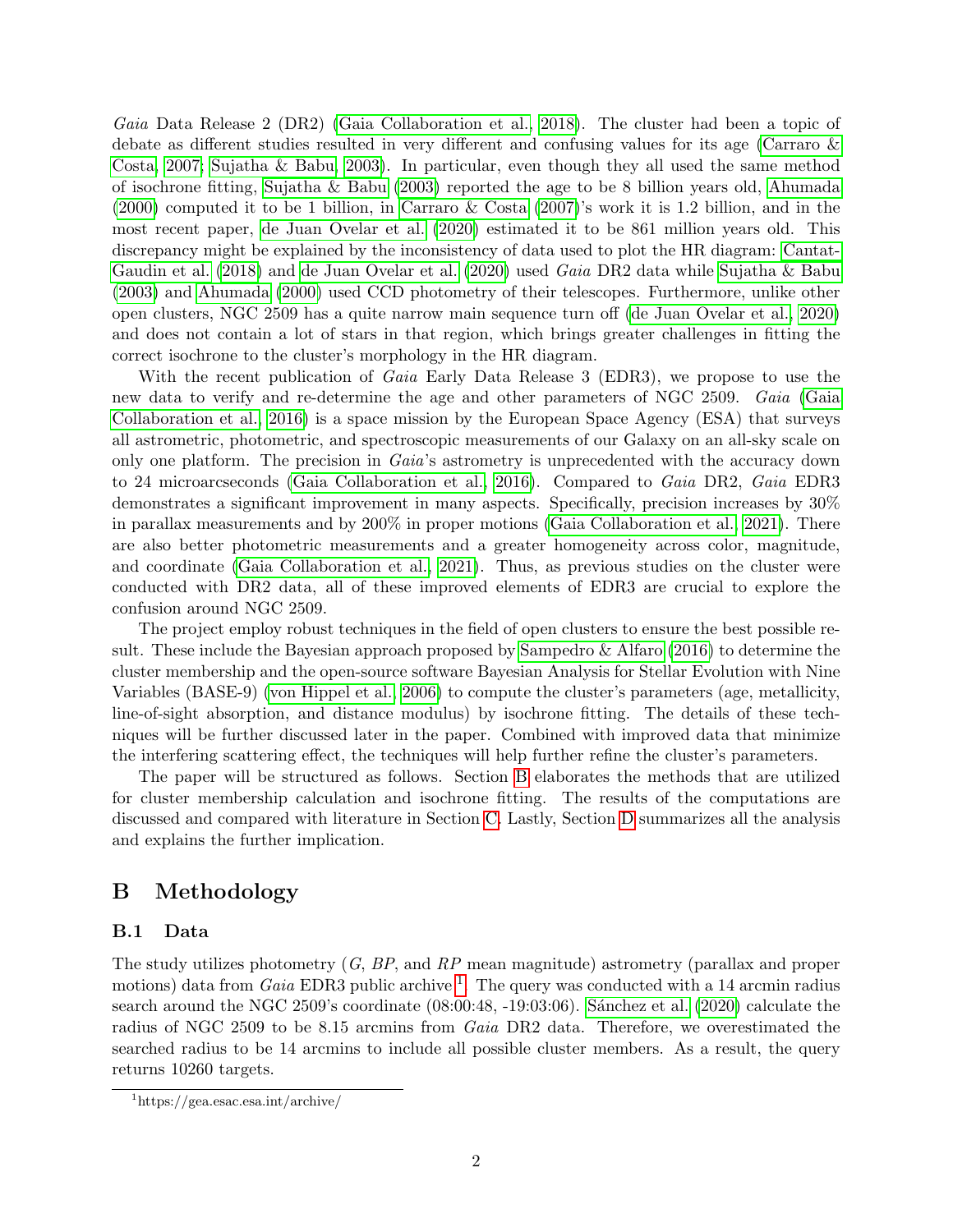

<span id="page-2-1"></span>Figure 1: The color-absolute magnitude diagram of NGC 2509 from the Gaia's query and after the contamination removal procedure described in Equation [1.](#page-2-0)

### B.2 Contamination removal

<span id="page-2-0"></span>After obtaining the query result, we first remove targets without data on either photometry, proper motion, or parallax. Next, because calculating the cluster membership probability relies heavily on the astrometric information, to receive the best possible cluster members, we limit contaminated and unreliable sources by applying some restrictions on the Gaia's astrometric parameters, specifically

$$
\begin{aligned}\n\texttt{ruwe} &\leq 1.4 \\
\texttt{astrometric\_excess\_noise\_sig} &\leq 2 \\
\texttt{parallax\_over\_error} &\geq 5 \text{ mas.}\n\end{aligned}\n\tag{1}
$$

In the equations, ruwe stands for the renormalized unit weight error. Sources that a have good fit to a single-star model are expected to have the ruwe value approximate to 1. A large ruwe indicates that the examined sources are not single stars or there are problems with their astrometric solution [\(Lindegren et al., 2021;](#page-8-9) [Lindegren, 2018\)](#page-8-10). We take the recommended value by Gaia of 1.4 [\(Linde](#page-8-10)[gren, 2018\)](#page-8-10) for ruwe. Regarding the second part of the restriction, the astrometric excess noise measures the inconsistency between observations and the best fitting standard astrometric models. The value is considered significant if the astrometric excess noise sig is larger than 2. Therefore, we set the limit at 2 to obtain astrometrically reliable sources [\(Lindegren et al., 2021\)](#page-8-9). Finally, we require the parallax measurement to be at least five times larger than its uncertainty. As a result, from 10260 targets in the query, we narrow down our sample to 1683 targets with reliable astrometric solutions. Figure [1](#page-2-1) displays the color - absolute magnitude diagram of our sample before and after the contamination removal procedure.

### <span id="page-2-2"></span>B.3 Membership probability

To determine the cluster membership probability, we utilize pyUPMASK, an unsupervised cluster algorithm [\(Pera et al., 2021\)](#page-8-11). pyUPMASK is an enhanced and faster version of UPMASK [\(Krone-](#page-8-12)[Martins & Moitinho, 2014\)](#page-8-12) and also converts the UPMASK's original code in R language to Python language. Both UPMASK and pyUPMASK share a similar 2-loop procedure to assign cluster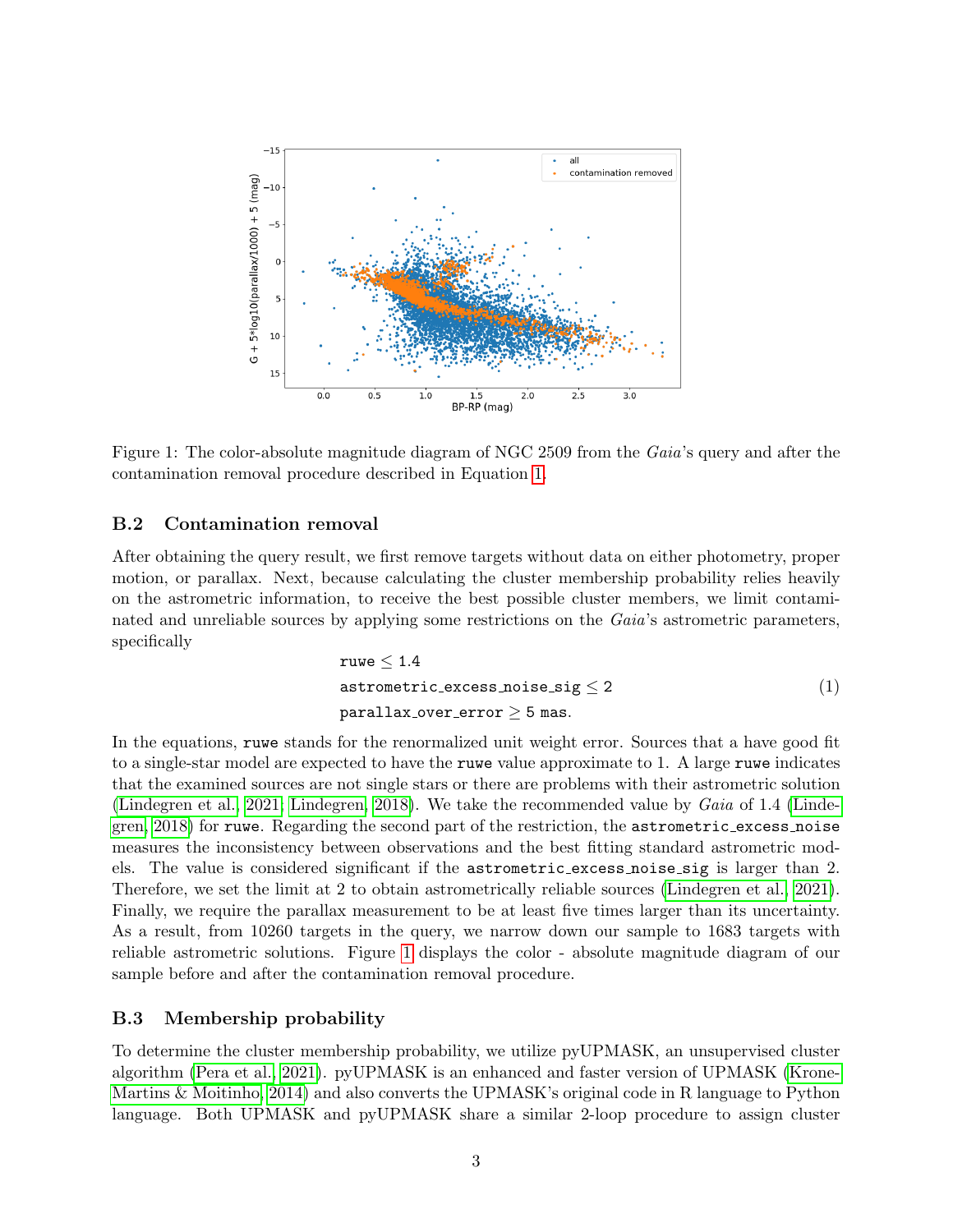

<span id="page-3-0"></span>Figure 2: The color-apparent magnitude diagram of 254 NGC 2509's member stars, which are identified by pyUPMASK with the membership probability larger than 0.5

membership probability. In the inner loop, using the non-positional features (in our case, we use proper motions), the clustering method is responsible for dividing the whole cluster data into smaller clusters with N members per cluster. For each sub-cluster, the random field rejection method is applied to test for clumps in positional space. The method will compare the kernel density estimation of the coordinate space to that of a two-dimensional uniform distribution in the same range. If the two kernels are similar, all stars in that sub-cluster are rejected as field stars; otherwise, they will be retained to another iteration of the inner loop. The inner loop ends when no more sub-clusters are dismissed. Next, the outer loop will divide the original cluster again to feed the inner loop, and the whole cycle keeps repeating by the number of outer loops specified by the user. The membership probability for each star will be calculated by averaging the number of times that star is classified as a cluster member in each outer loop. For our use, we follow the pyUPMASK's default setting: mini-batch k-means for the clustering method [\(Sculley, 2010\)](#page-9-4), 25 outer loops, 25 maximum inner loops, and 25 members per sub-cluster.

Once having all stars' membership probability, we decided to set a cut-off value of 0.5 for a cluster member. As a result, we have 254 cluster member stars and 1429 field stars in our sample. Detailed membership probability will be provided in a table along with the online version of this paper. In Figure [2,](#page-3-0) the color-apparent magnitude diagram of our cluster shows a clear mainsequence with its turnoff point. Red giants are also noticeable in the plot, and we do not have any white dwarfs or blue stragglers in our sample.

#### <span id="page-3-1"></span>B.4 Fitting isochrone

Having the NGC 2509's list of members, we adopt the open-source software Bayesian Analysis for Stellar Evolution with Nine Variables (BASE-9) [\(von Hippel et al., 2006\)](#page-9-2) to determine the cluster's parameters. This method uses the Bayesian approach to fit a set of theoretical isochrones with the observational distribution of cluster members. BASE-9 adjusts its set of parameters for each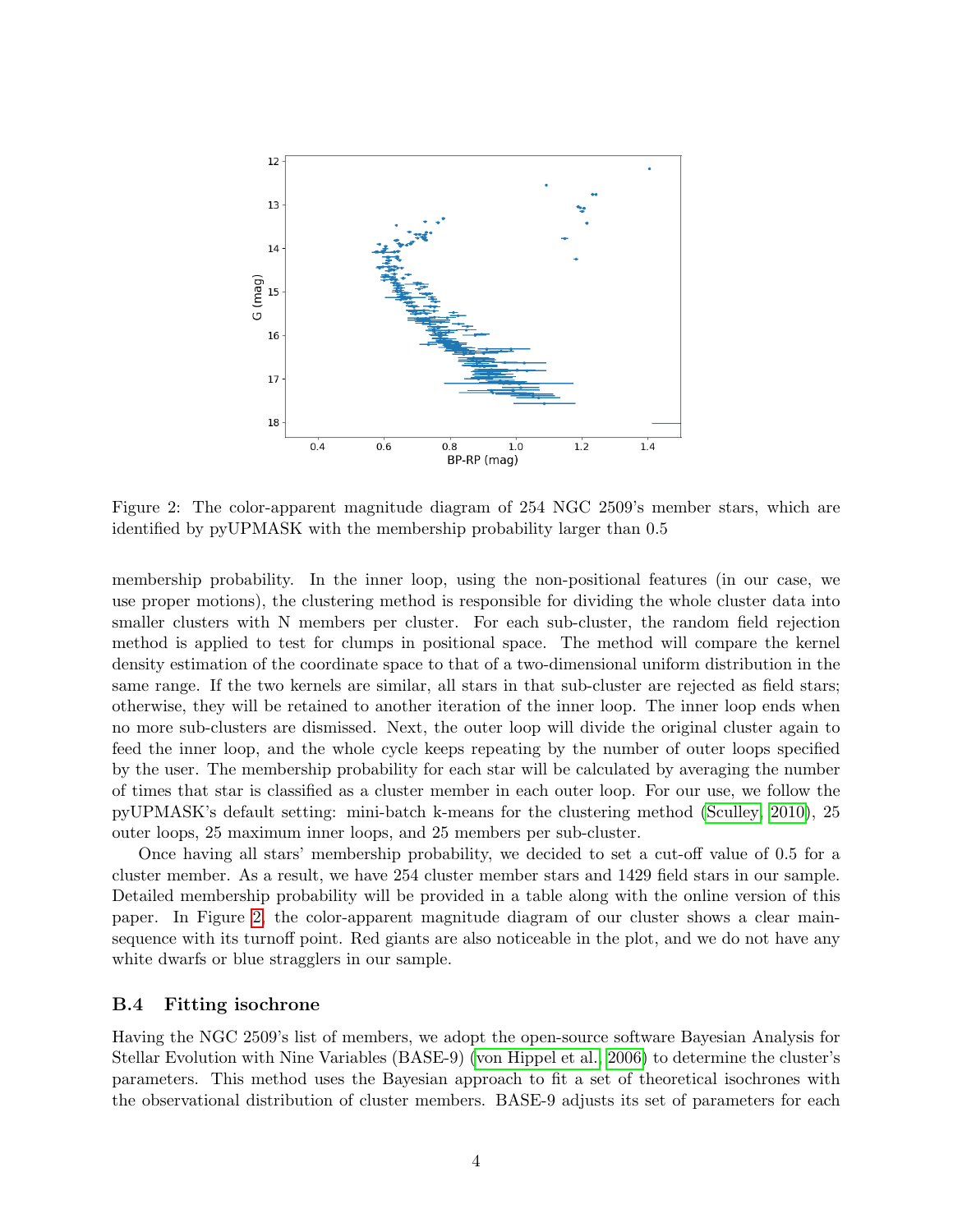

<span id="page-4-0"></span>Figure 3: The parallax distribution of 254 member stars. The mean of the fitted Gaussian distribution is used as the prior mean for parallax in the BASE-9 MCMC run.

iteration by using the Markov chain Monte Carlo (MCMC) technique. MCMC involves random sampling from the probability distribution to estimate a quantity, in which one sample step is dependent on the previous step.

Among the list of parameters available in BASE-9, we aim to estimate the cluster's logAge, metallicity ( $[Fe/H]$ ), the extinction in V band  $(A_V)$ , and observed modulus, which accounts for both distance and extinction. We leave helium mass fraction and carbonicity for white dwarfs fixed at the BASE-9's default values of 0.29 and 0.38, respectively. We refer to literature as much as possible for our prior. We set our prior mean for the logAge and absorption  $A_V$ , to be 9.2 and 0.322, which come from [Kharchenko et al.](#page-8-0) [\(2013\)](#page-8-0). As shown in Figure [3,](#page-4-0) our parallax prior comes from fitting the Gaussian distribution to the Gaia parallax distribution of the members themselves. According to the fit, the prior mean for parallax is set to be 0.000365 arc-second. Since we do not have any information regarding the metallicity, we leave the prior mean as the default value of 0.01 and set its prior sigma to be 0.1. This value is a reasonable assumption as the metallicity of open clusters often falls in the range of -0.3 to 0.3 [\(Netopil et al., 2016\)](#page-8-13). Regarding the prior sigma, we left it as 0.1 for all parameters prior. We also want to note that we chose the sigma for logAge to be uniform, as we want the age to be free to vary throughout the parameter space. The number of iteration used in our run is 30000. For the step sizes, we chose 0.01, 0.05, 0.1, 0.02 for the  $logAge$  $[Fe/H]$ , parallax, and  $A_V$ , respectively. The summary of all the prior parameters can be found in Table [1.](#page-5-1)

The average posterior parameters are determined by calculating the weighted mean for each posterior distribution obtained from BASE-9. The weight is the negative inverse of the log of the unnormalized posterior probability, provided by BASE-9 as logPost. These posterior distributions only come from the adaptive run of the MCMC, and we do not take into account values from the two burnin stages. The weighted mean and its corresponding standard deviation of each parameter is given in Table [1.](#page-5-1)

All the mean posterior parameters are utilized with the module makeCMD in BASE-9 to compute the average isochrone that fits the color-apparent magnitude diagram of the cluster. Figure [4](#page-5-2) demonstrates a good match of the found isochrone through the data points. Even though there are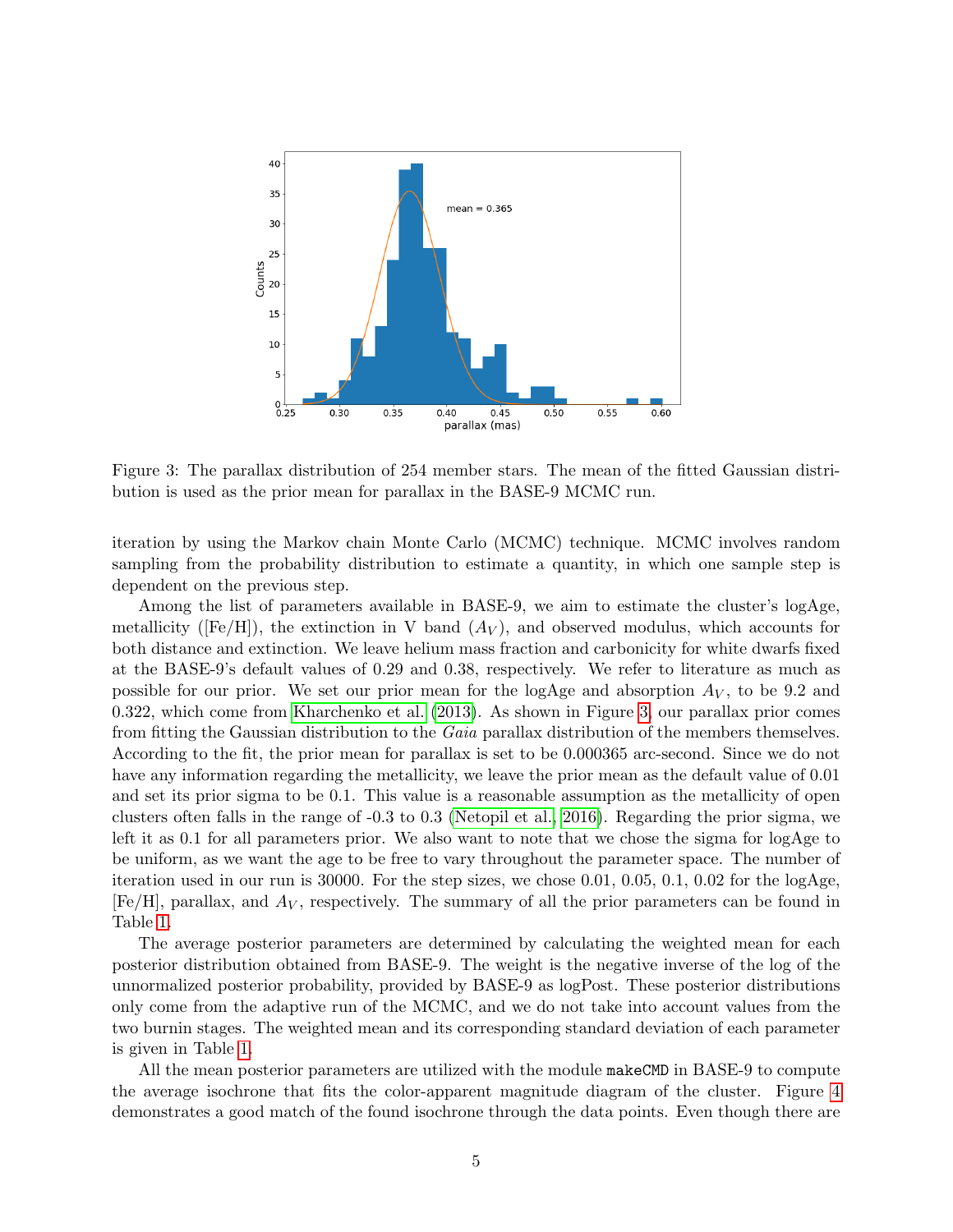<span id="page-5-1"></span>

|                  | Prior mean | Prior $\sigma$ | Step size | Posterior mean | Posterior $\sigma$ |  |
|------------------|------------|----------------|-----------|----------------|--------------------|--|
| log Age          | 9.2        | uniform        | 0.01      | 9.2037         | 0.00283            |  |
| Fe/H             | 0.01       | 0.1            | 0.05      | 0.3469         | 0.01576            |  |
| parallax (mas)   | 0.365      | 0.1            | 0.005     | 0.4422         | 0.00249            |  |
| Αv               | 0.322      | 0.1            | 0.02      | 0.0206         | 0.00868            |  |
| He mass fraction | 0.29       | 0.0            | 0.0       | 0.29           | 0.0                |  |
| Carbonicity      | 0.38       | $0.0\,$        | 0.0       | 0.38           | 0.0                |  |

Table 1: The BASE-9 prior and posterior parameters of NGC 2509's logAge, metallicity [Fe/H], modulus, extinction  $A_V$ , helium mass fraction, and carbonicity.



<span id="page-5-2"></span>Figure 4: The fitted isochrone with parameters listed in Table [1](#page-5-1) is over-plotted on the NGC 2509's member stars.

few red giants, the isochrone still fits well with the turnoff point and the red giant branch.

# <span id="page-5-0"></span>C Discussion

### C.1 Membership comparisons with literature

We compare our list of members from using Gaia EDR3 data with that from using Gaia DR2 data [\(Cantat-Gaudin et al., 2018\)](#page-8-1). Similar to us, [Cantat-Gaudin et al.](#page-8-1) [\(2018\)](#page-8-1) used the UPMASK method [\(Krone-Martins & Moitinho, 2014\)](#page-8-12) to detect 253 NGC 2509's members whose membership probability is larger than 0.5. For us, that number is 254, as discussed in Section [B.3.](#page-2-2) We perform the cross-match by comparing the EDR3 coordinates (RA and DEC) in our list with their DR2 coordinates. Given the maximum separations between 2 matched points of 1 arcsec, we obtain 203 overlapped targets (80% of our list). This high percentage emphasizes the consistency between our work and the literature and between the two Gaia's data releases. The list of the cross-matched targets will be provided in the membership probability table along with the online version of this table.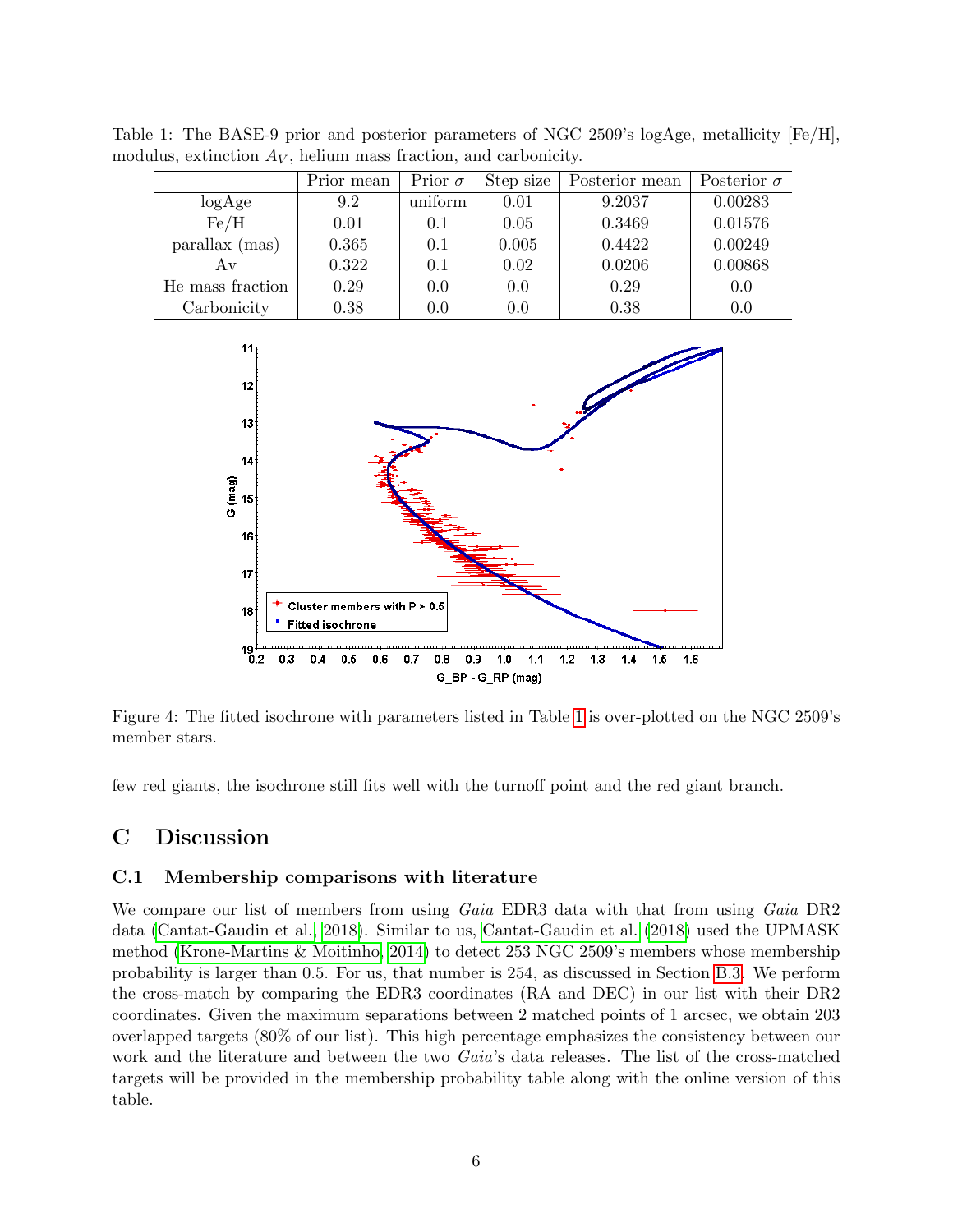

<span id="page-6-0"></span>Figure 5: The corner plot showing the correlations between the posterior parameters.

### C.2 Corner plot

To study the correlation between the samplings in the 4-parameter space, we produce the corner plot by employing the Python module corner.py [\(Foreman-Mackey, 2016\)](#page-8-14). The visualization plots the two-dimensional projection of the MCMC samplings from BASE-9 to reveal possible covariances and to test the samplings' convergence. In our corner plot displayed in Figure [5,](#page-6-0) all posterior distributions look Gaussian, and thus they suggest that MCMC has reached convergence with the iteration number of 30000. In the first column, the 2-dimensional contour plots show a concentric pattern around a peak density region, emphasizing that the sampling of logAge is random. On the other hand, the elliptical shapes of their contour plots demonstrate that there are correlations between [Fe/H], parallax, and absorption  $A_V$  samplings. Specifically, [Fe/H] and absorption have a strong negative correlation, parallax and absorption have a strong positive correlation, and [Fe/H] and parallax have a moderate negative correlation.

The corner plot also helps us evaluate the accuracy of our average posterior parameters. In the plot, the orange lines represent the weighted means of the posterior parameters (as given in Table [1\)](#page-5-1). Two blue dashed lines show one standard deviation around the weighted mean. As all intersections among the orange lines are located at the highest density region ad within the  $1-\sigma$ regions of the contour plots, we are more confident with our results for NGC 2509.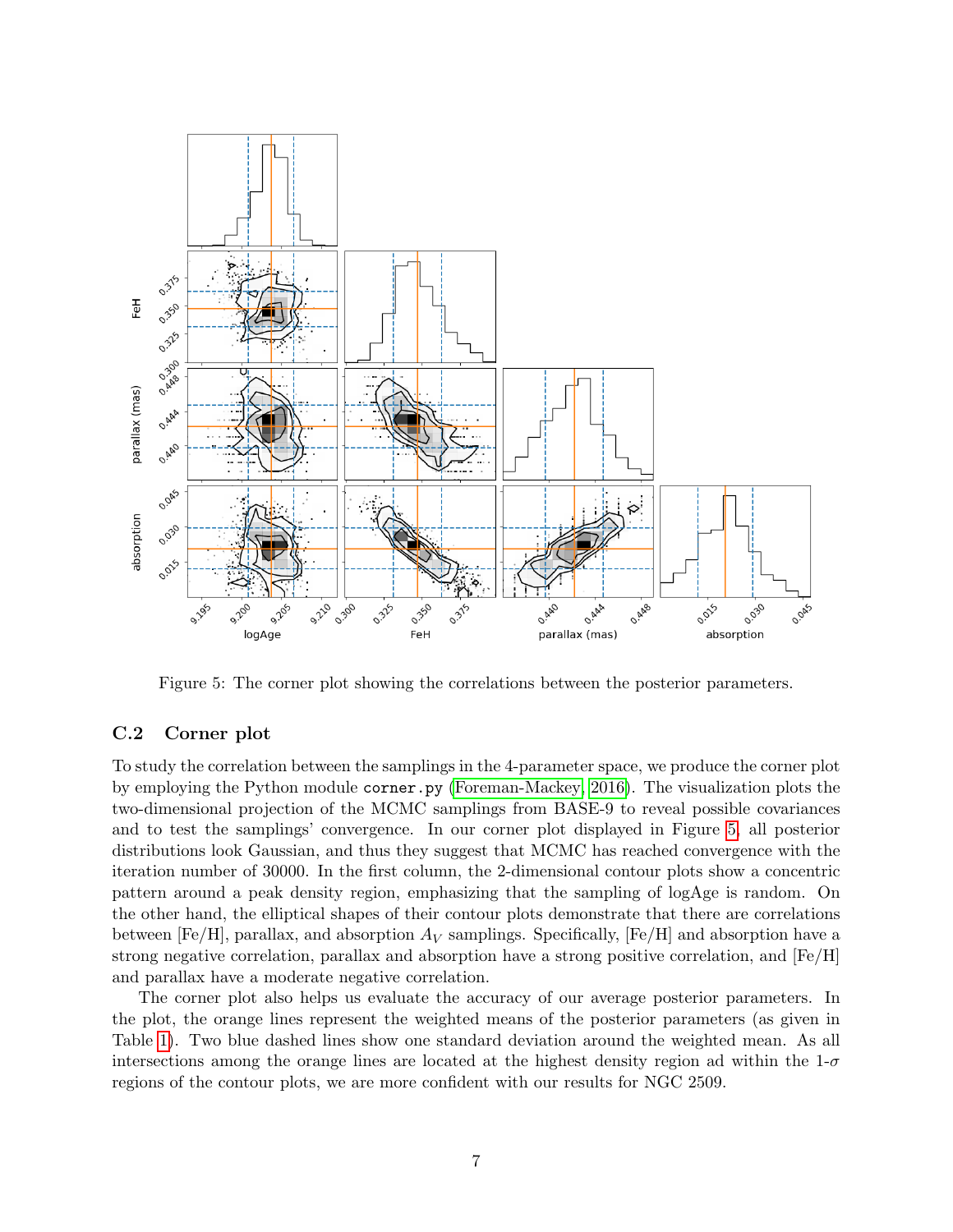| Prior  |      |                | Posterior  |        |        |                |            |
|--------|------|----------------|------------|--------|--------|----------------|------------|
| logAge | FeH  | Parallax (mas) | absorption | logAge | FeH    | Parallax (mas) | absorption |
| 9.2    | 0.01 | 0.365          | 0.322      | 9.2037 | 0.3469 | 0.4422         | 0.0206     |
| 9.08   | 0.01 | 0.365          | 0.322      | 9.2037 | 0.3470 | 0.4421         | 0.0202     |
| 9.2    | 0.01 | 0.365          | 0.465      | 9.2040 | 0.3446 | 0.4427         | 0.0216     |
| 9.08   | 0.01 | 0.365          | 0.465      | 9.2034 | 0.3453 | 0.4425         | 0.0220     |

<span id="page-7-1"></span>Table 2: The robustness analysis of the Bayesian approach of BASE-9. We examine the effect of the prior on the posterior by using 2 different logAge values and 2 different absorption values (4 combinations in total).

### C.3 Robustness analysis

Another method to evaluate the convergence of the MCMC run is to do the robustness analysis with different starting priors. Beside the set of prior values described in Section [B.4,](#page-3-1) we use another logAge value of 9.08 from [Carraro & Costa](#page-8-3) [\(2007\)](#page-8-3) and another absorption value of 0.456 from [Dias](#page-8-15) [et al.](#page-8-15) [\(2002\)](#page-8-15), resulting in an addition of three more prior sets. Other configuration parameters such as step size, number of iteration, and prior  $\sigma$  are kept the same as in Section [B.4.](#page-3-1) Table [2](#page-7-1) shows the MCMC results for these four sets. According to the table, the different prior values ineligibly affect the posterior parameters. For example, at the prior absorption of 0.322, when we change our prior logAge from 9.2 to 9.08 (0.12 difference), the posterior logAge remains identical to the fourth decimal place. Similarly, at the prior logAge of 9.08, the change of 0.143 in the prior absorption value (from 0.456 to 0.322) only returns the changes of 0.0018 in the posterior value (from 0.0220 to 0.0202). Furthermore, the posterior [Fe/H] and parallax do not significantly alter among the four prior sets.

## <span id="page-7-0"></span>D Conclusion

In this study, we use Gaia EDR3 data to explore the logAge, metallicity [Fe/H], parallax, and absorption  $A_V$  of the open cluster NGC 2509. Our calculation using pyUPMASK algorithm [\(Pera](#page-8-11) [et al., 2021;](#page-8-11) [Krone-Martins & Moitinho, 2014\)](#page-8-12) results in 254 stars whose membership probability is larger than 0.5, which is our criterion to declare a cluster member. The color-apparent magnitude diagram of the cluster members shows a clear main sequence with a noticeable turn-off point. The result of BASE-9 [\(von Hippel et al., 2006\)](#page-9-2), a method to fit isochrone by using Bayesian analysis with MCMC, are 9.2037, 0.3469, 0.4422 mas, 0.0206 for logAge,  $[Fe/H]$ , parallax, and  $A_V$ , respectively. We also show that the test reached convergence by examining the corner plot and conducting the robustness analysis with different sets of priors.

In response to the confusion around the age of NGC 2509, we found the age of NGC 2509 to be approximately 1.6 billion years. This value is relatively consistent with the values of [Ahumada](#page-8-4) [\(2000\)](#page-8-4); [Carraro & Costa](#page-8-3) [\(2007\)](#page-8-3); [Kharchenko et al.](#page-8-0) [\(2013\)](#page-8-0), but is different from the values of [de](#page-8-5) [Juan Ovelar et al.](#page-8-5) [\(2020\)](#page-8-5); [Dias et al.](#page-8-15) [\(2002\)](#page-8-15) and especially the value of 8 billion years old by [Sujatha](#page-9-1) [& Babu](#page-9-1) [\(2003\)](#page-9-1).

Among the four parameters, the posterior logAge and parallax do not shift much from the prior values, while the posterior metallicity  $[Fe/H]$  and the absorption  $A_V$  change significantly. Even though they are still possible, the two posterior values of  $[Fe/H]$  and  $A_V$  are surprising. We found that NGC 2509 is metal heavy ( $[Fe/H] = 0.3469$ ) even though it is a young open cluster. However, previous studies did not provide metallicity or assumed solar metallicity when fitting isochrone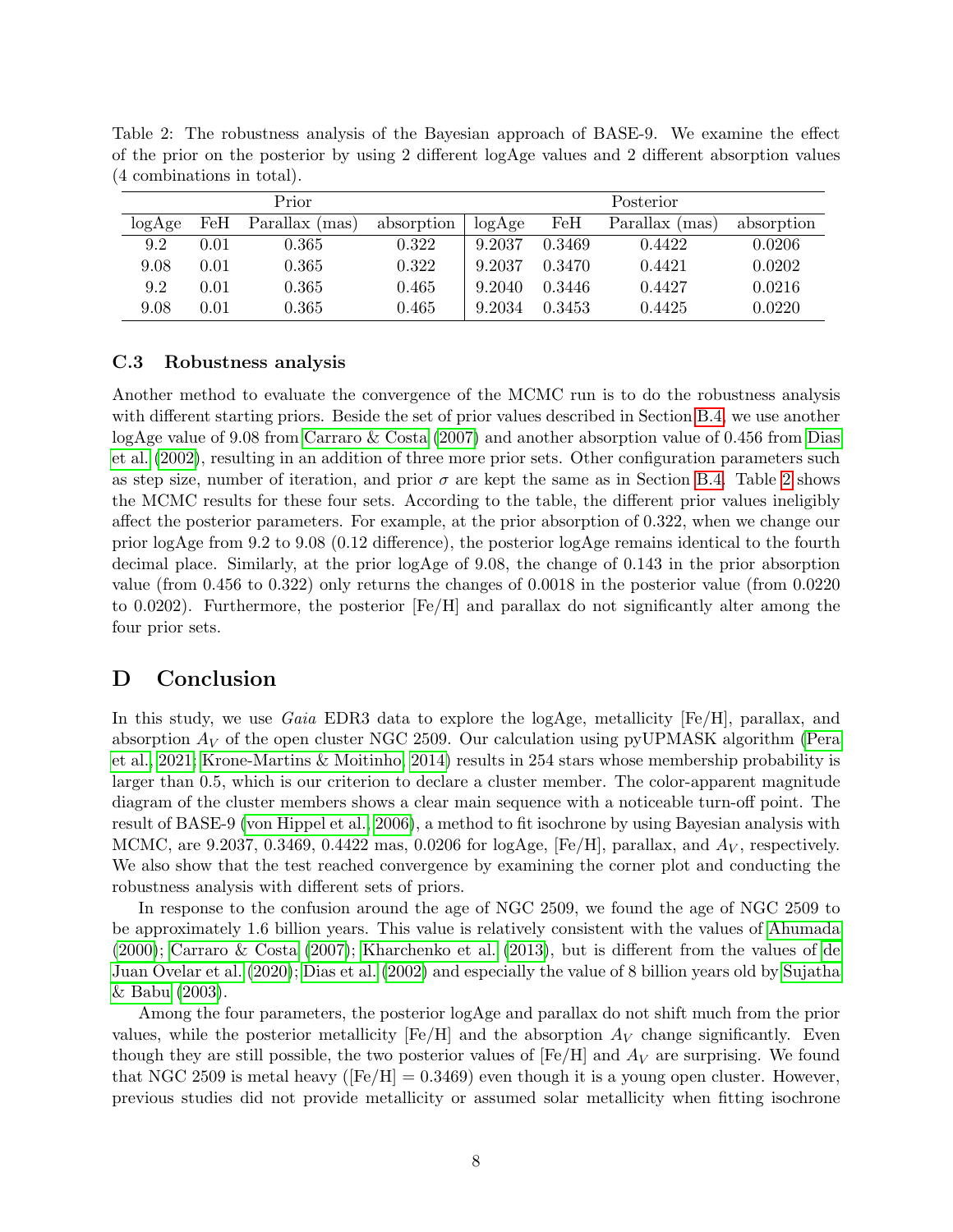[\(Dias et al., 2002;](#page-8-15) [Kharchenko et al., 2013\)](#page-8-0). Thus, we have not reference to compare our result. Also, the absorption value is small compared to the great distance that the cluster is at.

### E Acknowledgement

We would like to thank Dr. Andrej Prsa, Dr. Scott Engle, Dr. von Hippel, and Dr. Laurent Eyer for the valuable help and discussion while doing this project. Notably, this study relies heavily on using BASE-9, and Dr. von Hippel helps us learn to use the code much faster.

### F Bibliography

- <span id="page-8-4"></span>Ahumada, J. A. 2000, in Astronomical Society of the Pacific Conference Series, Vol. 198, Stellar Clusters and Associations: Convection, Rotation, and Dynamos, ed. R. Pallavicini, G. Micela, & S. Sciortino, 43
- <span id="page-8-1"></span>Cantat-Gaudin, T., Jordi, C., Vallenari, A., et al. 2018, A&A, 618, A93, doi: [10.1051/0004-6361/](http://doi.org/10.1051/0004-6361/201833476) [201833476](http://doi.org/10.1051/0004-6361/201833476)
- <span id="page-8-3"></span>Carraro, G., & Costa, E. 2007, A&A, 464, 573, doi: [10.1051/0004-6361:20066350](http://doi.org/10.1051/0004-6361:20066350)
- <span id="page-8-5"></span>de Juan Ovelar, M., Gossage, S., Kamann, S., et al. 2020, MNRAS, 491, 2129, doi: [10.1093/mnras/](http://doi.org/10.1093/mnras/stz3128) [stz3128](http://doi.org/10.1093/mnras/stz3128)
- <span id="page-8-15"></span>Dias, W. S., Alessi, B. S., Moitinho, A., & L´epine, J. R. D. 2002, A&A, 389, 871, doi: [10.1051/](http://doi.org/10.1051/0004-6361:20020668) [0004-6361:20020668](http://doi.org/10.1051/0004-6361:20020668)
- <span id="page-8-14"></span>Foreman-Mackey, D. 2016, The Journal of Open Source Software, 1, 24, doi: [10.21105/joss.00024](http://doi.org/10.21105/joss.00024)
- <span id="page-8-6"></span>Gaia Collaboration, Prusti, T., de Bruijne, J. H. J., et al. 2016, A&A, 595, A1, doi: [10.1051/](http://doi.org/10.1051/0004-6361/201629272) [0004-6361/201629272](http://doi.org/10.1051/0004-6361/201629272)
- <span id="page-8-2"></span>Gaia Collaboration, Brown, A. G. A., Vallenari, A., et al. 2018, A&A, 616, A1, doi: [10.1051/](http://doi.org/10.1051/0004-6361/201833051) [0004-6361/201833051](http://doi.org/10.1051/0004-6361/201833051)
- <span id="page-8-7"></span> $-$ . 2021, A&A, 649, A1, doi: [10.1051/0004-6361/202039657](http://doi.org/10.1051/0004-6361/202039657)
- <span id="page-8-0"></span>Kharchenko, N. V., Piskunov, A. E., Schilbach, E., Röser, S., & Scholz, R. D. 2013, A&A, 558, A53, doi: [10.1051/0004-6361/201322302](http://doi.org/10.1051/0004-6361/201322302)
- <span id="page-8-12"></span>Krone-Martins, A., & Moitinho, A. 2014, A&A, 561, A57, doi: [10.1051/0004-6361/201321143](http://doi.org/10.1051/0004-6361/201321143)
- <span id="page-8-10"></span>Lindegren, L. 2018. [http://www.rssd.esa.int/doc\\_fetch.php?id=3757412](http://www.rssd.esa.int/doc_fetch.php?id=3757412)
- <span id="page-8-9"></span>Lindegren, L., Klioner, S. A., Hernández, J., et al. 2021, A&A, 649, A2, doi: [10.1051/0004-6361/](http://doi.org/10.1051/0004-6361/202039709) [202039709](http://doi.org/10.1051/0004-6361/202039709)
- <span id="page-8-13"></span>Netopil, M., Paunzen, E., Heiter, U., & Soubiran, C. 2016, A&A, 585, A150, doi: [10.1051/](http://doi.org/10.1051/0004-6361/201526370) [0004-6361/201526370](http://doi.org/10.1051/0004-6361/201526370)
- <span id="page-8-11"></span>Pera, M. S., Perren, G. I., Moitinho, A., Navone, H. D., & Vazquez, R. A. 2021, A&A, 650, A109, doi: [10.1051/0004-6361/202040252](http://doi.org/10.1051/0004-6361/202040252)

<span id="page-8-8"></span>Sampedro, L., & Alfaro, E. J. 2016, MNRAS, 457, 3949, doi: [10.1093/mnras/stw243](http://doi.org/10.1093/mnras/stw243)